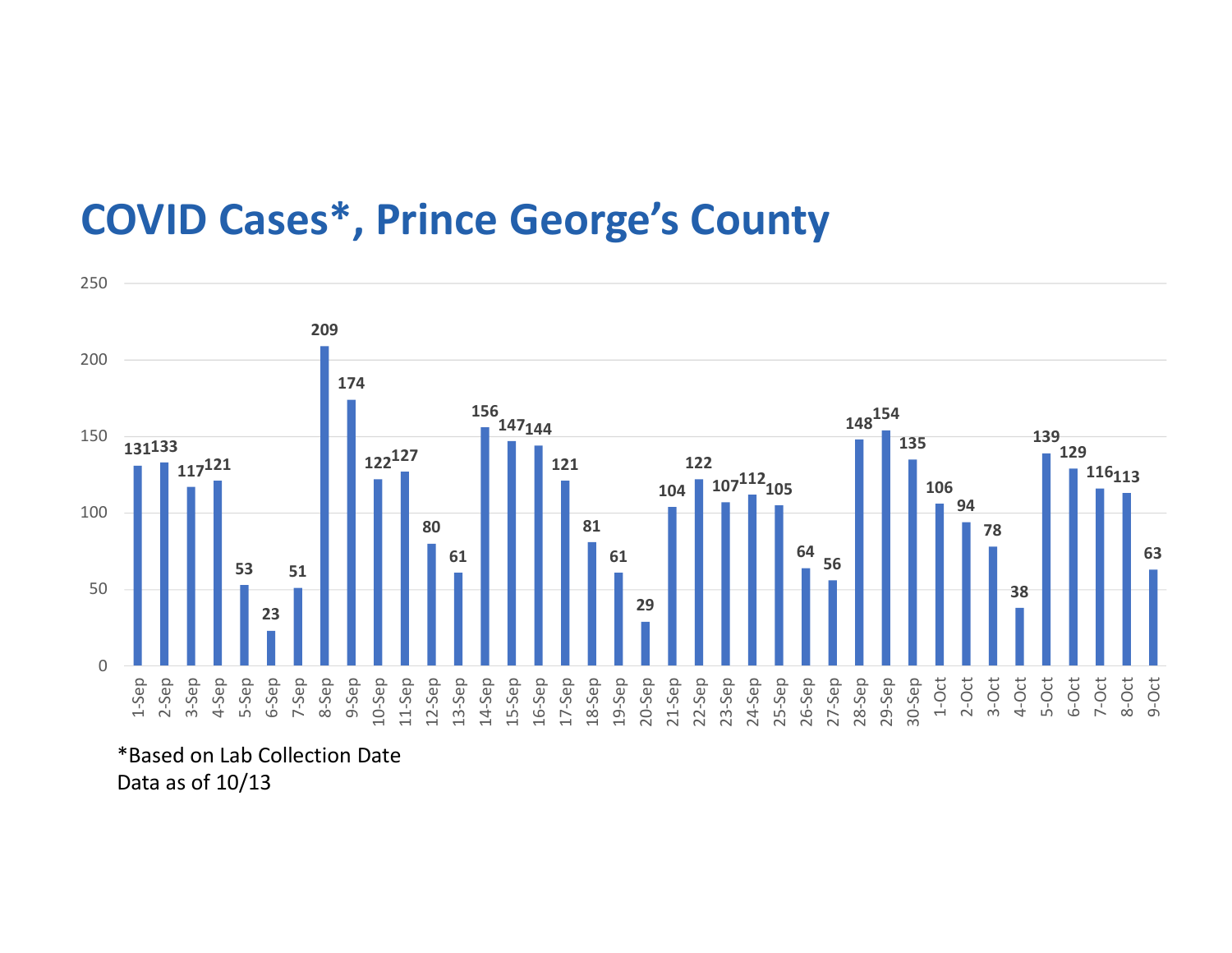## COVID Average Daily Case Rate\* (last 14 days)



Prince George's County Average New Cases per 100,000 population

\*Based on Lab Collection Date Data as of 10/13